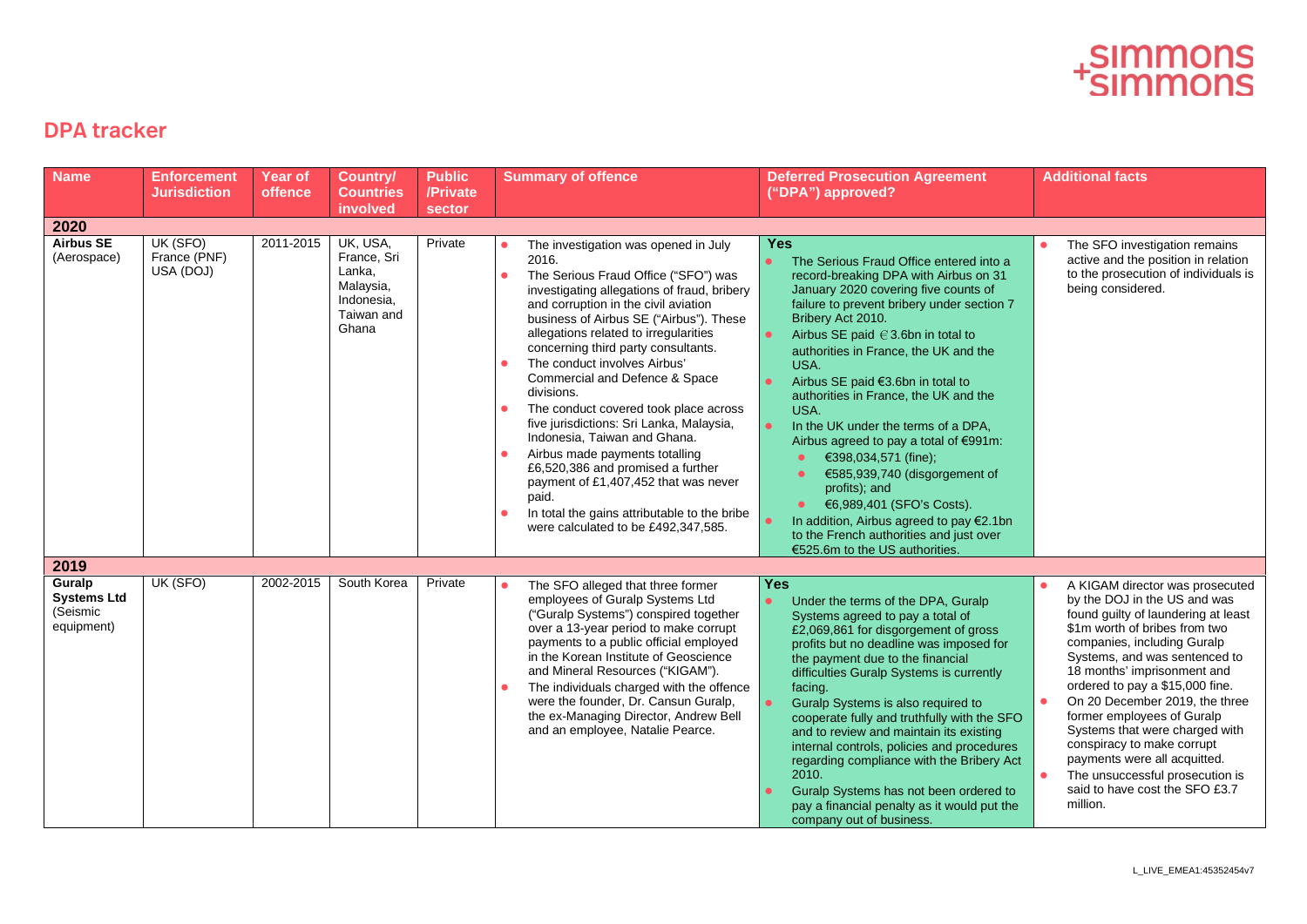| <b>Name</b>                                                                      | <b>Enforcement</b><br>Jurisdiction | <b>Year of</b><br>offence | <b>Country/</b><br><b>Countries</b><br>involved | <b>Public</b><br>/Private<br>sector | <b>Summary of offence</b>                                                                                                                                                                                                                                                                                                                                                                                                                                                                                                                                                                                                     | <b>Deferred Prosecution Agreement</b><br>("DPA") approved?                                                                                                                                                                                                                                                                                                                                                                                                                                                                                                                                                                                                                                                                                                                                                                                                                                                                                                                                                     | <b>Additional facts</b>                                                                                                                                                                                                                                                                                                                                                                                                                                                                                                                                                                                                                                                                                                                                                                                                                                                                    |
|----------------------------------------------------------------------------------|------------------------------------|---------------------------|-------------------------------------------------|-------------------------------------|-------------------------------------------------------------------------------------------------------------------------------------------------------------------------------------------------------------------------------------------------------------------------------------------------------------------------------------------------------------------------------------------------------------------------------------------------------------------------------------------------------------------------------------------------------------------------------------------------------------------------------|----------------------------------------------------------------------------------------------------------------------------------------------------------------------------------------------------------------------------------------------------------------------------------------------------------------------------------------------------------------------------------------------------------------------------------------------------------------------------------------------------------------------------------------------------------------------------------------------------------------------------------------------------------------------------------------------------------------------------------------------------------------------------------------------------------------------------------------------------------------------------------------------------------------------------------------------------------------------------------------------------------------|--------------------------------------------------------------------------------------------------------------------------------------------------------------------------------------------------------------------------------------------------------------------------------------------------------------------------------------------------------------------------------------------------------------------------------------------------------------------------------------------------------------------------------------------------------------------------------------------------------------------------------------------------------------------------------------------------------------------------------------------------------------------------------------------------------------------------------------------------------------------------------------------|
|                                                                                  |                                    |                           |                                                 |                                     |                                                                                                                                                                                                                                                                                                                                                                                                                                                                                                                                                                                                                               | The DPA is valid for five years, expiring in<br>2024.                                                                                                                                                                                                                                                                                                                                                                                                                                                                                                                                                                                                                                                                                                                                                                                                                                                                                                                                                          |                                                                                                                                                                                                                                                                                                                                                                                                                                                                                                                                                                                                                                                                                                                                                                                                                                                                                            |
| Serco<br>Geografix<br>Limited<br>(Public<br>services,<br>consumer<br>industries) | UK (SFO)                           | 2010-2013                 | UK                                              | Public                              | The SFO has been running an<br>$\bullet$<br>investigation into fraud and false<br>accounting related to the electronic<br>tagging of prisoners in a Ministry of<br>Justice ("MoJ") prisons contract.<br>Serco Geografix Limited ("Serco<br>Geografix") was accused of three<br>offences of fraud and two of false<br>accounting arising from a scheme to<br>dishonestly mislead the MoJ as to the<br>true extent of the profits being made<br>between 2010 and 2013 by Serco<br>Geografix's parent company, Serco<br>Group plc ("Serco Group").<br>Serco Geografix reported these<br>offences to the SFO in November 2013.    | <b>Yes</b><br>Under the terms of the three-year DPA,<br>$\bullet$<br>Serco Geografix agreed to pay a fine of<br>£19.2 million, plus SFO investigation costs<br>of £3.7 million.<br>$\bullet$<br>Serco Geografix was given a 50 percent<br>discount on its fine for self-reporting the<br>issues to the SFO, and for its co-operation<br>with the prosecutor.<br>$\bullet$<br>Serco Group also agreed an Undertaking<br>in which Serco Group assumes certain<br>obligations including ongoing cooperation<br>with the SFO and further strengthening of<br>its group-wide ethics and compliance<br>functions, as well as annual reporting on<br>its group-wide assurance programme.<br>Serco Geografix no longer faces criminal<br>$\bullet$<br>charges following the agreement.                                                                                                                                                                                                                                 | Serco Group paid the Ministry of<br>Justice £70 million in a civil<br>settlement in December 2013.<br>Deloitte has been fined £4.2<br>million by the UK Financial<br>Reporting Council for its audit<br>failings.<br>On 16 December 2019, the SFO<br>charged two directors with fraud<br>and false accounting, both have<br>since pleaded not guilty.<br>It was announced on 25 January<br>2020 that Serco Group<br>shareholders had issued a claim<br>for damages in relation to the<br>fraud.                                                                                                                                                                                                                                                                                                                                                                                            |
| 2018                                                                             |                                    |                           |                                                 |                                     |                                                                                                                                                                                                                                                                                                                                                                                                                                                                                                                                                                                                                               |                                                                                                                                                                                                                                                                                                                                                                                                                                                                                                                                                                                                                                                                                                                                                                                                                                                                                                                                                                                                                |                                                                                                                                                                                                                                                                                                                                                                                                                                                                                                                                                                                                                                                                                                                                                                                                                                                                                            |
| <b>Skansen</b><br><b>Interiors</b><br>Limited<br>(Construction)                  | UK (CPS)                           | 2013                      | <b>UK</b>                                       | Private                             | The former managing director of<br>Skansen Interiors Limited ("Skansen<br>Interiors"), Stephen Banks, paid around<br>£10,000 in bribes to Graham Deakin, a<br>project manager at real estate company,<br>DTZ Debenham Tie Leung, to win<br>contracts worth £6m.<br>Both Banks and Deakin, pleaded guilty<br>to Bribery Act offences. The FCA has<br>alleged that Mr Vishnyak (a former<br>employee of VTB Capital), whilst under<br>investigation by the FCA for insider<br>dealing offences, deleted the WhatsApp<br>application on his mobile phone after he<br>was required to provide it as part of the<br>investigation. | <b>No</b><br>Ian Pigden-Bennett, Chief Executive of<br>Skansen Interior's parent company, has<br>stated publicly that the company self-<br>reported the bribery when it was<br>discovered and offered full co-operation.<br>The CPS did not offer a DPA, apparently<br>because Skansen Interior was by then<br>dormant and therefore unable to pay any<br>financial penalty. Mr Pigden-Bennett said<br>this was notwithstanding the parent<br>company's willingness to pay on Skansen<br>Interiors' behalf.<br>The decision not to offer a DPA but to<br>prosecute Skansen Interiors is difficult to<br>understand given that the sentence<br>imposed by the court on conviction was<br>an absolute discharge. Some have<br>speculated that the decision marks a<br>difference of approach between the CPS<br>and the SFO. It is possible that the CPS<br>wished to show that prosecution was a<br>real possibility for smaller companies and<br>to make a point on the adequacy of anti-<br>bribery controls. | Skansen Interiors argued that,<br>despite the lack of a specific anti-<br>bribery policy, it had adequate<br>procedures to prevent bribery.<br>These consisted of a general<br>ethics policy, of which staff were<br>reminded by posters in the office,<br>and a policy that all significant<br>payments required at least two<br>signatures.<br>The CPS argued that this was not<br>sufficient, despite the company's<br>small size (fewer than 30 staff at<br>the parent company and a single<br>small office). There had been no<br>training of staff on corruption, no<br>analysis of the risk of bribery<br>within the business and no<br>bribery-specific controls<br>introduced. By their verdict, the<br>jury agreed with the CPS.<br>This is the first case where a<br>company has disputed liability<br>under Section 7 of the Bribery Act<br>for failing to prevent bribery, on |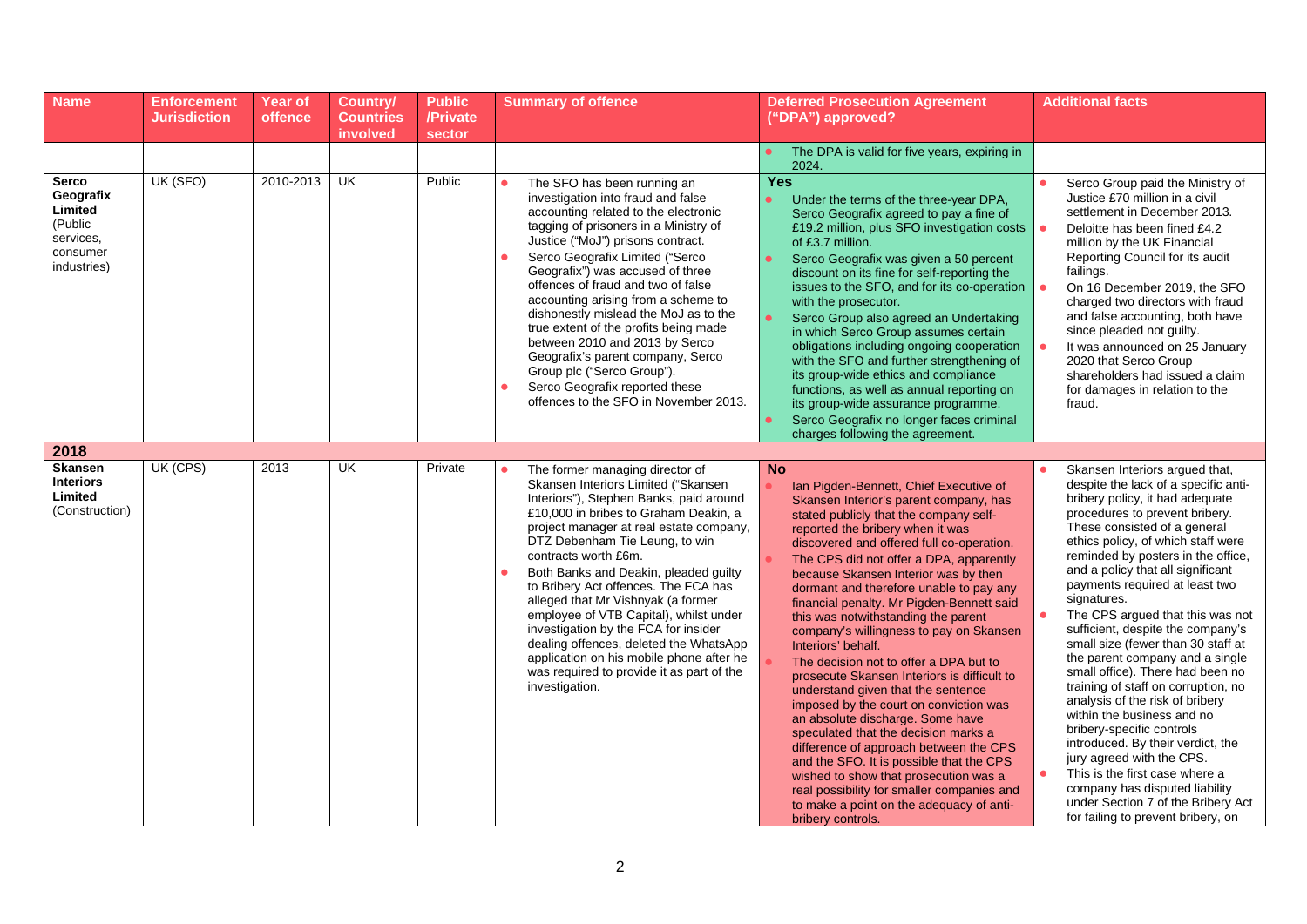| <b>Name</b>                   | <b>Enforcement</b><br><b>Jurisdiction</b> | <b>Year of</b><br><b>offence</b> | <b>Country/</b><br><b>Countries</b><br>involved | <b>Public</b><br>/Private<br><b>sector</b> | <b>Summary of offence</b>                                                                                                                                                                                                                                                                                                                                                                                                                                                                                                                                 | <b>Deferred Prosecution Agreement</b><br>("DPA") approved?                                                                                                                                                                                                                                                                                                                                                                                                                                                                                                                                                                                                                                                                                                                                                                                                                                                                                                                                                                                                                                                                                                                                                                                                                                                                             | <b>Additional facts</b>                                                                                                                                                                                                                                                                                                                                                                                                                                                                                                                                                                                                                                                                                                                                                                                                                                                    |
|-------------------------------|-------------------------------------------|----------------------------------|-------------------------------------------------|--------------------------------------------|-----------------------------------------------------------------------------------------------------------------------------------------------------------------------------------------------------------------------------------------------------------------------------------------------------------------------------------------------------------------------------------------------------------------------------------------------------------------------------------------------------------------------------------------------------------|----------------------------------------------------------------------------------------------------------------------------------------------------------------------------------------------------------------------------------------------------------------------------------------------------------------------------------------------------------------------------------------------------------------------------------------------------------------------------------------------------------------------------------------------------------------------------------------------------------------------------------------------------------------------------------------------------------------------------------------------------------------------------------------------------------------------------------------------------------------------------------------------------------------------------------------------------------------------------------------------------------------------------------------------------------------------------------------------------------------------------------------------------------------------------------------------------------------------------------------------------------------------------------------------------------------------------------------|----------------------------------------------------------------------------------------------------------------------------------------------------------------------------------------------------------------------------------------------------------------------------------------------------------------------------------------------------------------------------------------------------------------------------------------------------------------------------------------------------------------------------------------------------------------------------------------------------------------------------------------------------------------------------------------------------------------------------------------------------------------------------------------------------------------------------------------------------------------------------|
|                               |                                           |                                  |                                                 |                                            |                                                                                                                                                                                                                                                                                                                                                                                                                                                                                                                                                           |                                                                                                                                                                                                                                                                                                                                                                                                                                                                                                                                                                                                                                                                                                                                                                                                                                                                                                                                                                                                                                                                                                                                                                                                                                                                                                                                        | the basis of having adequate<br>controls. The trial lasted two days.<br>On 23 April 2018, Stephen Banks<br>was sentenced to 12 months'<br>imprisonment and has been<br>disqualified from acting as a<br>director for 6 years. Graham<br>Deakin was sentenced to 20<br>months' imprisonment,<br>disqualified from acting as a<br>director for 7 years and fined<br>£10,697.54. Both pleaded guilty to<br>offences contrary to sections 1<br>and 2 Bribery Act 2010.                                                                                                                                                                                                                                                                                                                                                                                                         |
| 2017                          |                                           |                                  |                                                 |                                            |                                                                                                                                                                                                                                                                                                                                                                                                                                                                                                                                                           |                                                                                                                                                                                                                                                                                                                                                                                                                                                                                                                                                                                                                                                                                                                                                                                                                                                                                                                                                                                                                                                                                                                                                                                                                                                                                                                                        |                                                                                                                                                                                                                                                                                                                                                                                                                                                                                                                                                                                                                                                                                                                                                                                                                                                                            |
| <b>Tesco PLC</b><br>(Grocery) | UK (FCA and<br>SFO)                       | 2014                             | UK                                              | Private                                    | On 29 August 2014, Tesco PLC<br>("Tesco") published a trading statement<br>which overstated its expected profit for<br>the half year, "due to the accelerate<br>recognition of commercial income and<br>delayed accrual of costs."<br>Tesco agreed that they committed<br>market abuse in relation to their historic<br>accounting practices, as their<br>announcement gave a false/misleading<br>impression which inflated the market<br>price for its publicly traded shares and<br>bonds. It published a corrective<br>statement on 22 September 2014. | <b>Yes</b><br>$\bullet$<br>On 10 April 2017, a DPA between Tesco<br>and the SFO was approved by Sir Brian<br>Leveson.<br>$\bullet$<br>Under the terms of the DPA, Tesco is<br>required to undertake and implement an<br>ongoing compliance program during the<br>three-year term (i.e. until 10 April 2020).<br>$\bullet$<br>Tesco agreed to cooperate with the SFO<br>with its continuing investigation into former<br>officers. It is also required to disclose<br>information (that is not legally privileged) if<br>reasonably requested by the SFO and<br>make available its present or former<br>employees for an interview with the SFO if<br>required.<br>Tesco has also commissioned Deloitte to<br>$\bullet$<br>produce reports making recommendations<br>for improvements to its commercial<br>practices and policies in the form of<br>"Implementation Plans".<br>By 10 May 2019, Tesco was required to<br>$\bullet$<br>provide the SFO with comments from<br>Deloitte in relation to progress made on<br>the "First Implementation Plan".<br>$\bullet$<br>Tesco took a total charge of £235 million,<br>including a £129 million fine under the<br>DPA, a £85 million compensation scheme<br>and the SFO's costs amounting to £3<br>million. A criminal trial into three former<br>Tesco executives started on 07 October | This is the first time the FCA have<br>used its powers under section 384<br>of the Financial Services and<br>Markets Act 2000 to require a<br>listed company to pay<br>compensation for market abuse.<br>Under the compensation scheme,<br>Tesco paid compensation to the<br>purchasers of its ordinary shares<br>and listed bonds between 29<br>August 2014 and 19 September<br>2014. The total compensation<br>payable is approximately £85<br>million, excluding interest.<br>The compensation scheme was<br>launched on 31 August 2017, is<br>administered by KPMG.<br>The charges brought against all<br>the individuals in the case have<br>been dropped after Mr Justice<br>Royce ruled that there was<br>insufficient evidence for a jury to<br>consider in respect of a trial.<br>On 10 April 2020, the £129 million<br>three year DPA successfully<br>concluded. |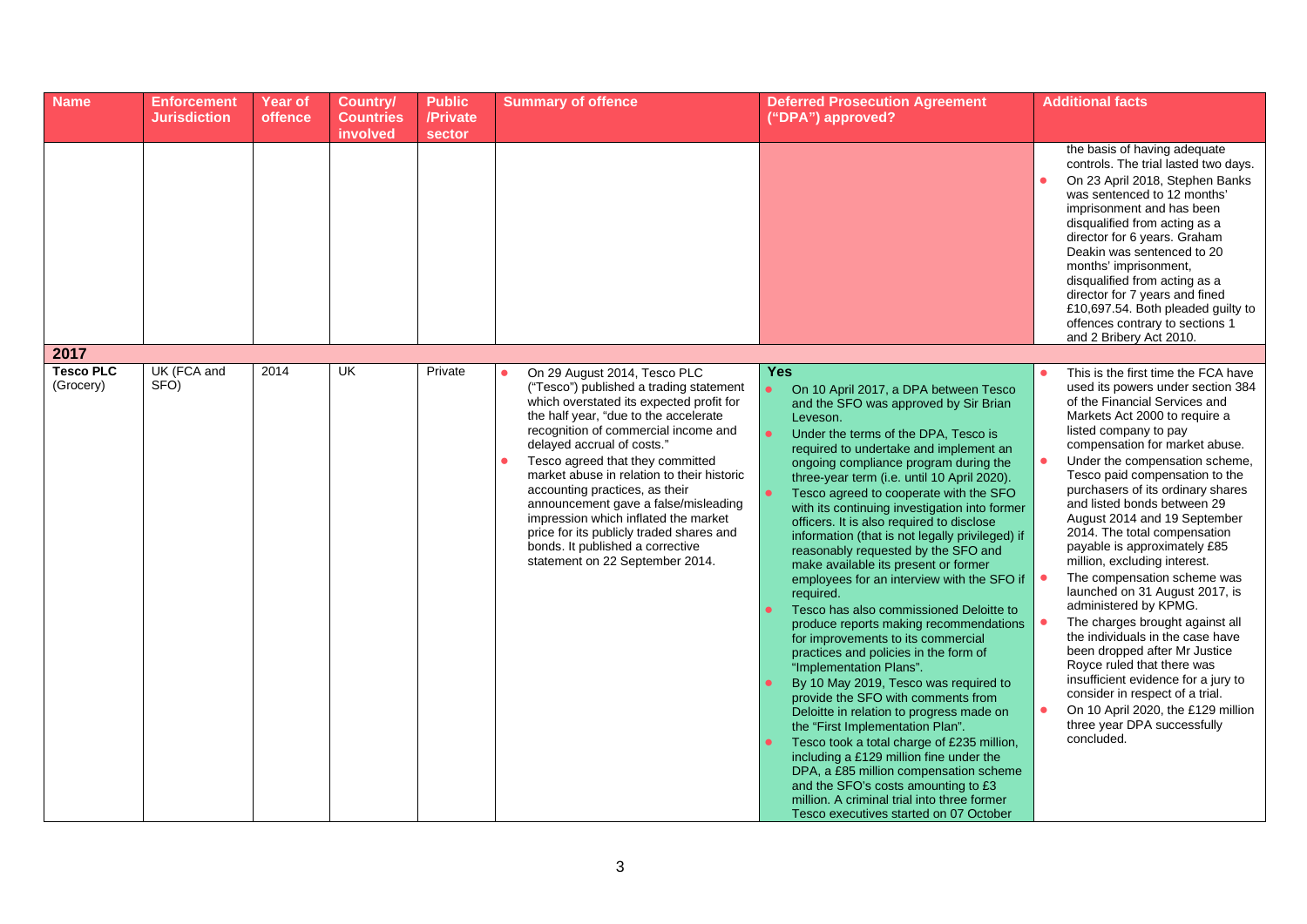| <b>Name</b>                                                       | <b>Enforcement</b><br><b>Jurisdiction</b> | <b>Year of</b><br>offence | <b>Country/</b><br><b>Countries</b>                                                            | <b>Public</b><br>/Private       | <b>Summary of offence</b>                                                                                                                                                                                                                                                                                                                                                                                                                                                                                                                                                                                                                                  | <b>Deferred Prosecution Agreement</b><br>("DPA") approved?                                                                                                                                                                                                                                                                                                                                                                                                                                                                                                                                                                                                                                                                                                                                                                                                                                                                                                                                                                                                                                                                                                                      | <b>Additional facts</b>                                                                                                                                                                                                                                                                                                                                                                                                                                                                                                                                                                                                                                                                                                                                                                                                                                                                                                                                                                                                                                                                                                                                                                            |
|-------------------------------------------------------------------|-------------------------------------------|---------------------------|------------------------------------------------------------------------------------------------|---------------------------------|------------------------------------------------------------------------------------------------------------------------------------------------------------------------------------------------------------------------------------------------------------------------------------------------------------------------------------------------------------------------------------------------------------------------------------------------------------------------------------------------------------------------------------------------------------------------------------------------------------------------------------------------------------|---------------------------------------------------------------------------------------------------------------------------------------------------------------------------------------------------------------------------------------------------------------------------------------------------------------------------------------------------------------------------------------------------------------------------------------------------------------------------------------------------------------------------------------------------------------------------------------------------------------------------------------------------------------------------------------------------------------------------------------------------------------------------------------------------------------------------------------------------------------------------------------------------------------------------------------------------------------------------------------------------------------------------------------------------------------------------------------------------------------------------------------------------------------------------------|----------------------------------------------------------------------------------------------------------------------------------------------------------------------------------------------------------------------------------------------------------------------------------------------------------------------------------------------------------------------------------------------------------------------------------------------------------------------------------------------------------------------------------------------------------------------------------------------------------------------------------------------------------------------------------------------------------------------------------------------------------------------------------------------------------------------------------------------------------------------------------------------------------------------------------------------------------------------------------------------------------------------------------------------------------------------------------------------------------------------------------------------------------------------------------------------------|
|                                                                   |                                           |                           |                                                                                                |                                 |                                                                                                                                                                                                                                                                                                                                                                                                                                                                                                                                                                                                                                                            |                                                                                                                                                                                                                                                                                                                                                                                                                                                                                                                                                                                                                                                                                                                                                                                                                                                                                                                                                                                                                                                                                                                                                                                 |                                                                                                                                                                                                                                                                                                                                                                                                                                                                                                                                                                                                                                                                                                                                                                                                                                                                                                                                                                                                                                                                                                                                                                                                    |
| <b>Rolls-Royce</b><br>plc<br>(Engineering,<br>defence.<br>energy) | UK (SFO)                                  | 1989<br>2013              | involved<br>UK,<br>Indonesia,<br>China, India,<br>Thailand,<br>Russia,<br>Nigeria,<br>Malaysia | sector<br>Public and<br>Private | Rolls-Royce plc ("Rolls-Royce") and one<br>of its subsidiaries, Rolls-Royce Energy<br>Systems Inc, faced six charges of<br>conspiracy to corrupt (s.1 Prevention of<br>Corruption Act 1906), five charges of<br>failure to prevent bribery (section 7<br>Bribery Act 2010) and one charge of                                                                                                                                                                                                                                                                                                                                                               | 2018 and was concluded on 23 January<br>2019.<br><b>Yes</b><br>$\bullet$<br>On 17 January 2017, a DPA between by<br>Rolls-Royce, Rolls-Royce Energy<br>Systems Inc and the SFO was approved<br>by Sir Brian Leveson QC.<br>$\bullet$<br>Under the terms of the DPA, Rolls-Royce                                                                                                                                                                                                                                                                                                                                                                                                                                                                                                                                                                                                                                                                                                                                                                                                                                                                                                 | See the judgment approving the<br>DPA.<br>Analysis is available:<br>"Rolls-Royce becomes third<br>company to enter UK DPA"<br>The fine payable by Rolls-Royce                                                                                                                                                                                                                                                                                                                                                                                                                                                                                                                                                                                                                                                                                                                                                                                                                                                                                                                                                                                                                                      |
| 2016                                                              |                                           |                           |                                                                                                |                                 | false accounting relating to payments<br>made by its civil aerospace, defence<br>Aerospace and energy businesses to<br>intermediaries in several foreign<br>jurisdictions.<br>The payments made related to the<br>award of large value contracts which,<br>taken together, ultimately earned the<br>business over £250 million gross profit.<br>The SFO is investigating Mr. Skeene<br>and Mr Bowers (a former director of<br>Global Forestry Investments) for<br>conspiracy to defraud, forgery and<br>misconduct in the course of winding up<br>contrary to s.208(1)(d) of the Insolvency<br>Act 1986 as well as making a false<br>statement under oath. | will pay a penalty of £239 million, disgorge<br>£258 million in profits on the transactions<br>and pay the SFO's full costs, amounting to<br>£12 million. The company will also be<br>required to complete a compliance<br>programme and must continue to co-<br>operate with the relevant authorities in all<br>matters relating to the conduct alleged,<br>including the investigation and<br>prosecution of individuals.<br>$\bullet$<br>By 19 June 2017 Rolls-Royce had<br>launched a complete overhaul of its<br>compliance and due diligence systems.<br>Disciplinary proceedings were conducted<br>against 38 employees, of which 11<br>resigned during the disciplinary process,<br>and 6 were dismissed.<br>On 22 February 2019 the SFO announced<br>the closure of the Rolls-Royce case.<br>Sentencing:<br>Keith Barnett was fined \$250,000<br>(i)<br>and given three years' probation.<br>Vitaly Leshkob, a technical adviser to<br>(ii)<br>a Kazakh pipeline deal, was fined<br>\$500,000 and sentenced to 12<br>months in prison.<br>(iii) James Finley was sentenced to two<br>four-month prison terms, running<br>concurrently and ordered to pay<br>\$500,000. | was discounted by 50% from that<br>which would have been imposed<br>after a contested trial as a result<br>of its "extraordinary" co-operation<br>with the SFO investigation. This is<br>greater than the maximum<br>discount of 33% available for an<br>early guilty plea, which, prior to<br>the case of XYZ Ltd (Sarclad<br>Limited), had been thought also to<br>be the maximum available<br>discount under a DPA.<br>Sir Brian Leveson QC stated at<br>the Fraud Lawyers Association<br>conference on 16 June 2017 that<br>Rolls-Royce only avoided criminal<br>prosecution by removing the<br>responsible executives and<br>drastically overhauling its<br>compliance and due diligence<br>procedures.<br>In an announcement to the market<br>on 16 January 2017, Rolls-Royce<br>further revealed that, in addition to<br>the DPA with the SFO, it had<br>entered into a DPA with the US<br>Department of Justice and a<br>Leniency Agreement with Brazil's<br>Ministério Público Federal.<br>On 07 January 2019, the SFO<br>announced that it had notified<br>some individuals implicated in the<br>corrupt conduct that they no<br>longer wished to bring bribery<br>charges against them. |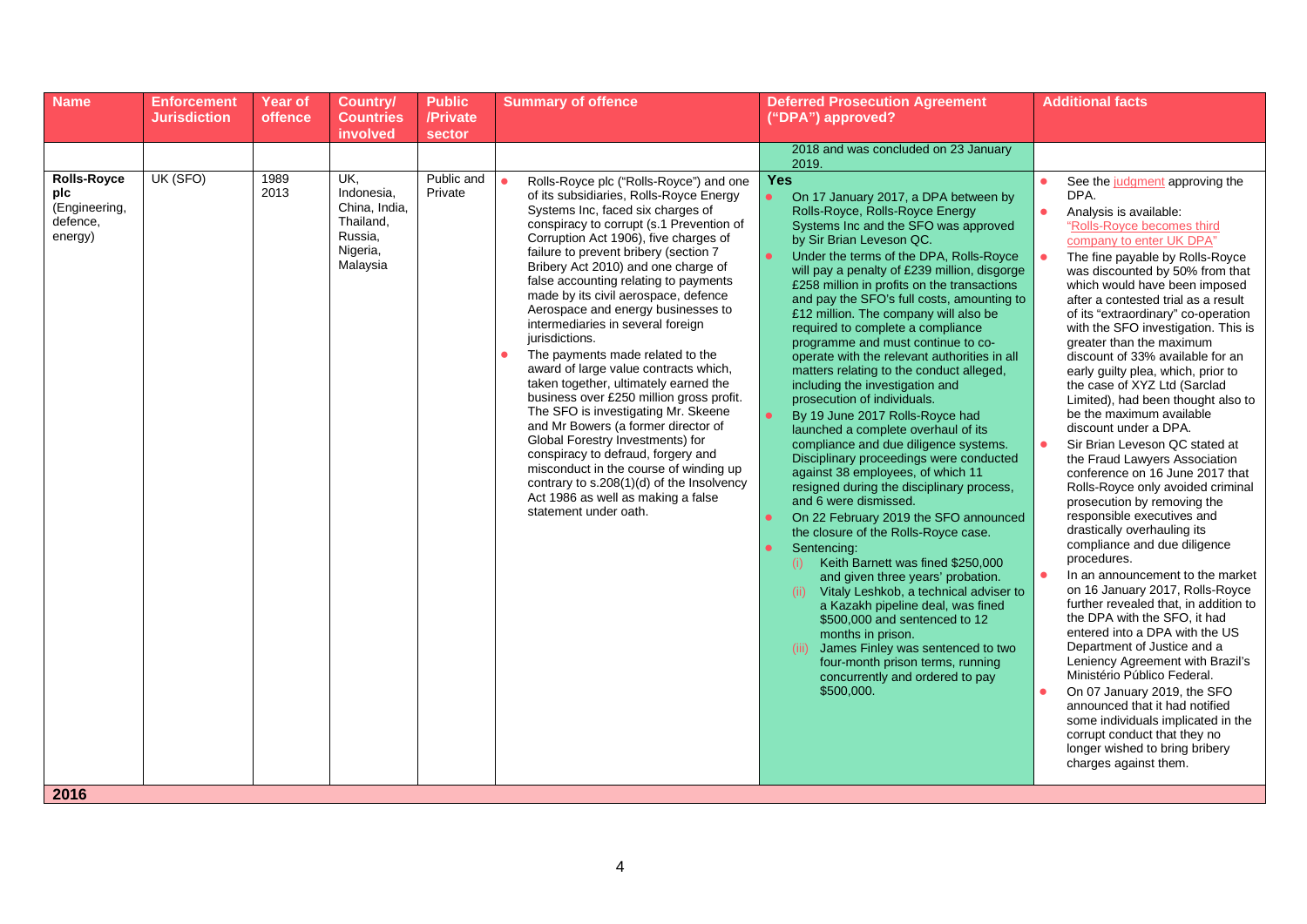| <b>Name</b>                                                                                                                                | <b>Enforcement</b><br><b>Jurisdiction</b> | <b>Year of</b><br><b>offence</b> | <b>Country/</b><br><b>Countries</b><br>involved | <b>Public</b><br>/Private<br><b>sector</b> | <b>Summary of offence</b>                                                                                                                                                                                                                                                                                                                                                                                                                                                                                                                                                                                                                                                                                                                                                                                                                              | <b>Deferred Prosecution Agreement</b><br>("DPA") approved?                                                                                                                                                                                                                                                                                                                                                                                                                                                                                                                                                                               | <b>Additional facts</b>                                                                                                                                                                                                                                                                                                                                                                                                                                                                                                                                                                                                                                                                                                             |
|--------------------------------------------------------------------------------------------------------------------------------------------|-------------------------------------------|----------------------------------|-------------------------------------------------|--------------------------------------------|--------------------------------------------------------------------------------------------------------------------------------------------------------------------------------------------------------------------------------------------------------------------------------------------------------------------------------------------------------------------------------------------------------------------------------------------------------------------------------------------------------------------------------------------------------------------------------------------------------------------------------------------------------------------------------------------------------------------------------------------------------------------------------------------------------------------------------------------------------|------------------------------------------------------------------------------------------------------------------------------------------------------------------------------------------------------------------------------------------------------------------------------------------------------------------------------------------------------------------------------------------------------------------------------------------------------------------------------------------------------------------------------------------------------------------------------------------------------------------------------------------|-------------------------------------------------------------------------------------------------------------------------------------------------------------------------------------------------------------------------------------------------------------------------------------------------------------------------------------------------------------------------------------------------------------------------------------------------------------------------------------------------------------------------------------------------------------------------------------------------------------------------------------------------------------------------------------------------------------------------------------|
| <b>Sarclad</b><br>Limited<br>(Metals-<br>technology<br>Company)                                                                            | UK (SFO)                                  | 2004-2012                        | UK, Asia                                        | Private                                    | Using a series of international agents,<br>and the offer and/or payment of bribes,<br>Sarclad Limited ("Sarclad") illicitly<br>obtained a total of 28 contracts, with a<br>value of £17.2 million.<br>The concerns were self-reported to the<br>SFO, and over the course of the<br>investigation a further two self-reports<br>were made as the extent of the corrupt<br>scheme became clear.                                                                                                                                                                                                                                                                                                                                                                                                                                                          | <b>Yes</b><br>$\bullet$<br>On 08 July 2016, a DPA between the SFO<br>and Sarclad was approved by Sir Brian<br>Leveson.<br>$\bullet$<br>The terms of the DPA were (for a period<br>of three years):<br>continued cooperation with the<br>SFO:<br>pay £6.2 million by way of<br>$\bullet$<br>disgorgement of profits;<br>pay a penalty of £352,000; and<br>review and maintenance of<br>Sarclad's compliance programme.                                                                                                                                                                                                                    | Due to the risk of substantial<br>prejudice to ongoing criminal<br>proceedings, Sir Leveson<br>redacted the name of the<br>company from his approval<br>judgment. The DPA was reported<br>as between the SFO and XYZ Ltd.<br>No compensation order was made<br>as the SFO was unable to identify<br>any victims.<br>The SFO also declined to seek<br>any payment for its costs, in light<br>of Sarclad's means and ability to<br>pay.<br>It was announced in July 2019<br>that the DPA was between the<br>SFO and Sarclad after the three<br>former executives were cleared of<br>bribery. The DPA expired in July<br>2019.                                                                                                         |
| <b>ICBC</b><br><b>Standard</b><br><b>PLC</b><br><b>Bank</b><br>(formerly<br><b>Standard</b><br><b>Bank Plc)</b><br>(Financial<br>Services) | <b>UK</b>                                 | 2013                             | Tanzania                                        | Public and<br>Private                      | $\bullet$<br>ICBC Standard Bank PLC ("ICBC<br>Standard Bank") was charged with<br>failure to prevent bribery (section 7<br>Bribery Act 2010).<br>The charges arose from a capital<br>$\bullet$<br>raising project for the Government of<br>Tanzania, for which an increased fee<br>was paid, to allow \$6 million to be paid<br>to a local agent, Enterprise Growth<br>Market Advisors. This company<br>performed no actual services and was<br>a vehicle for diverting bribes to certain<br>government officials involved in the<br>deal.<br>Two employees of Stanbic Bank<br>Tanzania Ltd (a local subsidiary of<br>ICBC Standard Bank) arranged the<br>transaction. However, as it secured a<br>role for ICBC Standard Bank also, they<br>were performing services for the<br>English company and it was therefore<br>liable under the Bribery Act. | <b>Yes</b><br>On 20 November 2015, a DPA between<br>$\bullet$<br>the SFO and ICBC Standard Bank was<br>approved by Lord Justice Leveson.<br>$\bullet$<br>Under the DPA, for three years ICBC<br>Standard Bank had to:<br>co-operate with law enforcement<br>agencies in the prosecution of<br>individuals;<br>pay \$6 million in compensation to<br>the government of Tanzania, plus<br>\$1.04 million in interest;<br>pay \$8.4 million disgorgement of<br>$\bullet$<br>profits;<br>pay a penalty of \$16.8 million;<br>pay SFO costs of £330,000; and<br>commission a report into its current<br>anti-bribery policies and procedures. | This was the first DPA in the UK<br>$\bullet$<br>since the power became<br>available to the SFO in February<br>2014.<br>A DPA will only be granted<br>$\bullet$<br>where "fair, reasonable and<br>proportionate". Determining<br>factors in this case were:<br>the speed with which the<br>matter was self-reported to<br>the NCA and SFO.<br>the SFO might not otherwise<br>$\bullet$<br>have uncovered the bribery;<br>the level of co-operation with<br>the SFO investigation;<br>ownership and senior<br>٠<br>management of the bank<br>have since changed; and<br>the bank had anti-bribery<br>policies and procedures in<br>place which have since<br>been improved significantly.<br>The DPA expired on 30<br>November 2018. |